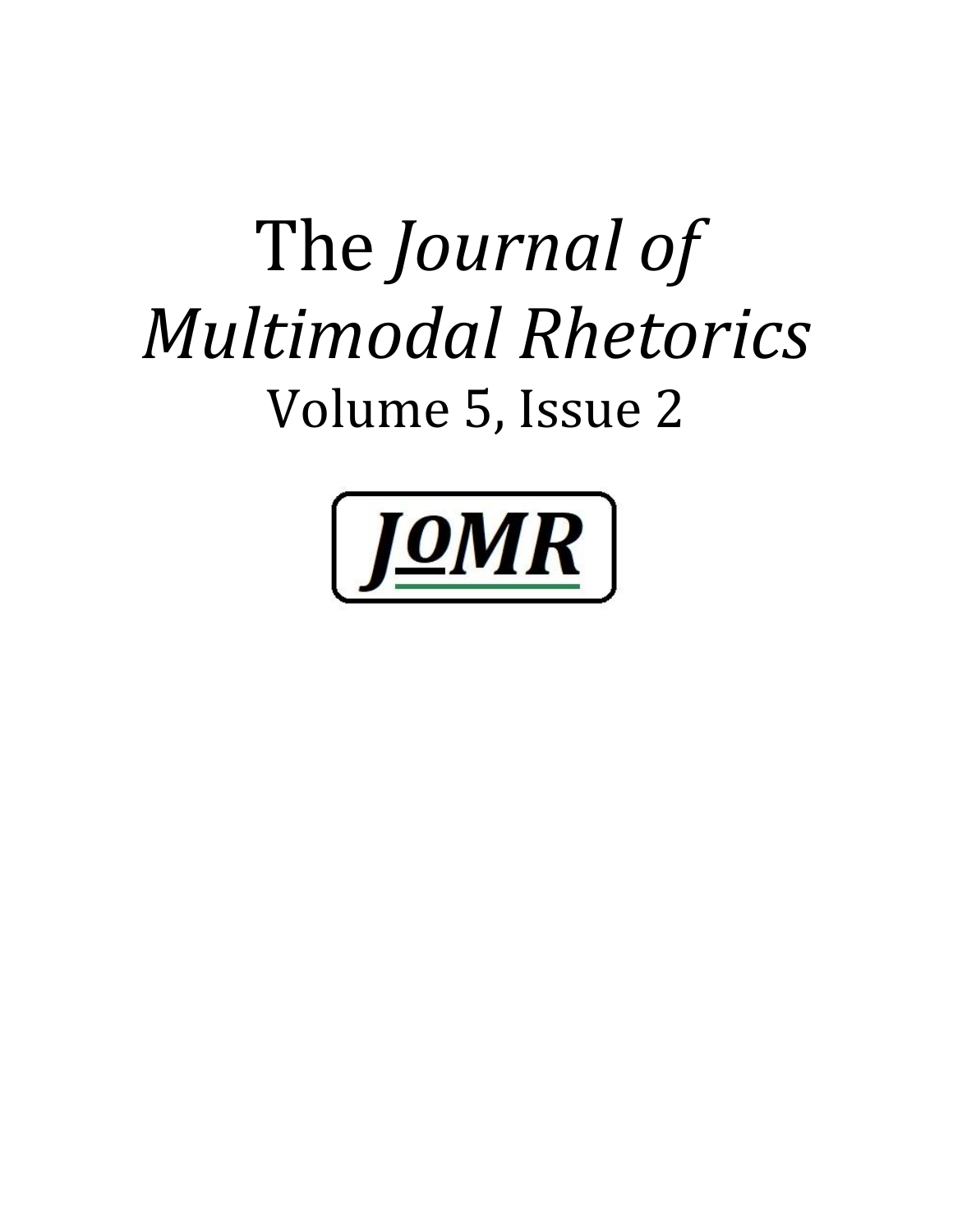# **A Feeling for the Algorithm:** A Feminist Methodology for Algorithmic Writing and Research

Patricia Fancher, University of California, Santa Barbara -----

#### **Abstract**

*I offer this narrative as a feminist methodology for algorithmic research methods, insisting that affect, collaboration, community and embodiment are rich resources for algorithmic writing and research. I highlight these feminist themes because much of the research on algorithmic writing focuses procedural rhetoric and the relationship between the programmer and the program. In my narrative, I highlight the social and embodied experiences that shape my process as a feminist working with algorithmic research methods. In doing, I resist the assumption that feminist scholars have a technical deficiency that must be overcome in order to engage in DH research. Instead, I position our feminist practices and values as vital assets for conducing compelling feminist research in digital humanities.* 

**Keywords:** Feminist; Digital Humanities; Methodology; Affect; Embodiment.

## **Introduction**

Barbara McClintock is now famous for her scientific breakthroughs regarding genetic code. However, for 30 years, no one took her seriously. Genome sequences were, and largely still are, understood as mechanical, code, immutable, and 'objective' in so far as DNA was assumed to be independent of context. McClintock approached the genome with an intuition, intimacy, and a holistic view that included ecological context (see Keller, 1984). From these methods, she sensed and felt for the organism. Her intuition made all the difference. McClintock was awarded a Nobel prize in honor of her research demonstrating that genetic code is flexible, relational, and responsive to contexts.

There has been a long metaphorical slippage between DNA code and computer code. For both, code is widely understood as a logical process that cannot be questioned or modified, except by experts. For DNA code and computer code, Wendy Hui Kyong Chun argues that this metaphor of code creates a black box: we assume it works, and because it's working it must be correct (Chun, 2008). Blackboxing occurs any time complex technologies are used without questioning or understanding the design choices, thereby allowing the technology to be a mystery to the user. Chun identifies blackboxing throughout the history of computing, from the shift for early computers to use graphic interfaces, to the desktop metaphors of our current computers, to the open source movement. She posits that programming is "sold as offering the programmer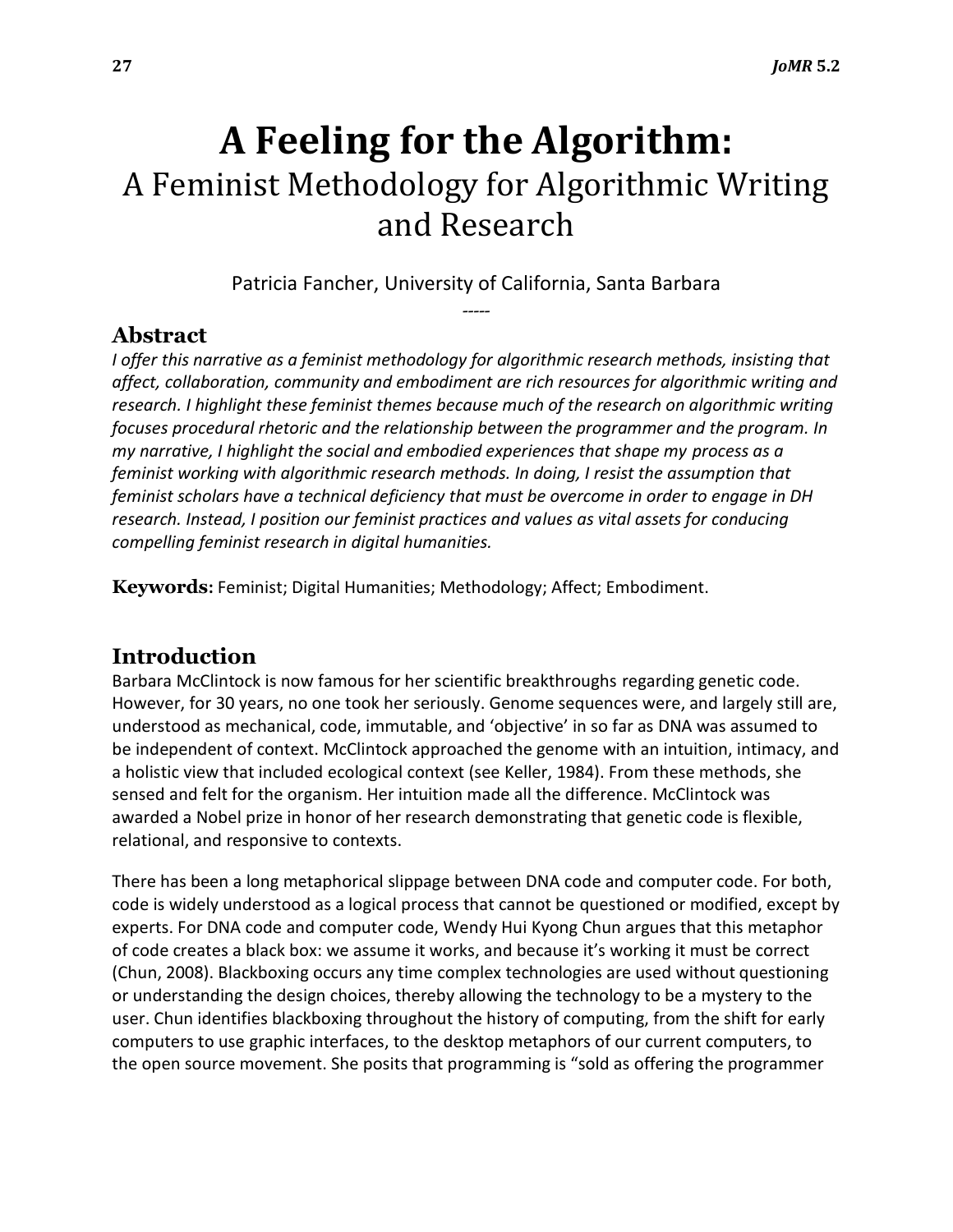more and easier control, but they also necessitated blackboxing even more the operations of the machines they supposedly instructed" (45).

Advocates of open source code may reply, "Github means that there is no blackboxing!" as if giving access to code is to offer complete transparency. This is precisely the promise of democratization of which Chun is most critical. She writes, "The history of computing is littered with moments of "computer liberation," that are also moments of greater obfuscation" (45). That obfuscation may be the relationship between hardware and software, the relationship between syntax and function, or the choices made by the programmer. The promise of transparency offered with open source code also obfuscates the complex work of code literacy, which is a complex social, embodied, and hegemonic process.

Most significantly for my feminist intervention, code itself hides the work of coding and the coder. When I make programming choices, I make them based on my experience, education, goals, values, and embodied process of composing. These elements of code literacy are overlooked with open source promises of transparency. The most famous example of this is likely the facial recognition software that was programmed to only recognize white faces. When this was first reported,<sup>1</sup> news headlines read "Facial Recognition Systems Show Rampant Racial Bias" (CNN) and "Facial-recognition Technology has a racial-bias problem" (Business Insider). These headlines place the technology in the subject position; the code is the actor. Hence, by this logic, the code has a racial-bias problem. Again, these headlines entirely erase the people who made decisions, the context in which they work, and the process of algorithmic writing. Does the technology itself have a racial-bias problem? Or the people who programmed?

For Chun, as well as myself, transparency is not the goal. After describing the layers of blackboxing in the history of computing, she "does not argue we need to move beyond specters and the undead, but rather contends that we should make our interfaces more productively spectral" (60). The promise of transparency itself is what she is skeptical of. There will always be unknowns, mysteries, layers we don't understand.

Depending on where you look, the history of computing can also be read as is also a history of intuition, emotion, and affection. Most famously, Ada Lovelace identified herself as the "high priestess of mathematics," and her letters show her deep devotion to both the logic of mathematics and the personal commitment to the metaphysical. Her letters to collaborator Charles Babbage are equal parts love letter and equal parts computer programming, and I'm not sure which got her blood pumping more, Charles or the mechanical brain.

Flash forward to 1953, we find Christopher Strachey, British mathematician and computer scientist, writing what was at the time the longest computer program. This program would also create the first computer generated writing. What, you may wonder, did Christopher teach this early computer to write? Love letters, of course. Strachey worked through the night on the Manchester Mark 1, or the baby as its operators called it. In the morning, the baby could write

<sup>1</sup> For a thorough and in-depth analysis of racist programming practices, *Algorithms of Oppression* by Safiya Noble.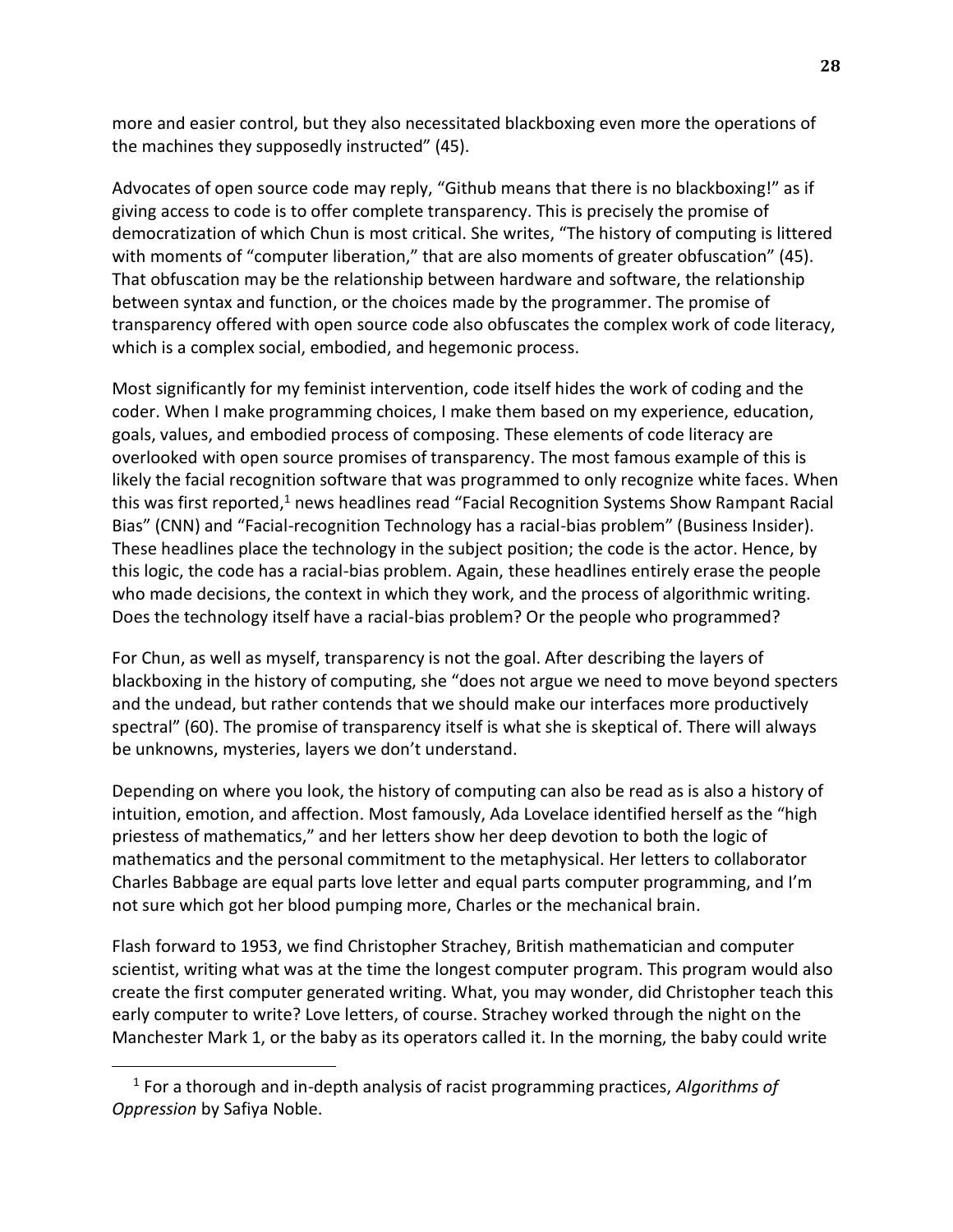awkward, clunky, endearing love letters with lines like "FANCIFUL MOPPET, MY WISTFUL LITTLE LIKING HOPES FOR YOUR ENCHANTMENT." and "MY LOVEABLE HUNGER LONGS FOR YOUR LUST. YOURS IMPATIENTLY, M.U.C." Be still my heart.

Just as Barbara McClintock proceeded with her research with a feeling for the organism, I proceeded with my own digital humanities methods, and, in particular, my work with learning to program in R with a *feeling for the algorithms*. This essay is a methodological narrative that outlines a heuristic for a feminist rhetoric of code. I base my heuristic on a collaborative research project published in *Peitho Journal*, with my mentors and collaborators Gesa Kirsch and Alison Williams. For that research, our methods included both close reading and distant reading, for which I learned to program to compose data visualizations. I will first offer an overview of that project and our goals. Then, I will identify what is at stake for my two primary audiences. First, I am writing for scholars studying algorithmic rhetoric and rhetoric of code.<sup>2</sup> For them I address the particular needs of this subfield for a deeper engagement with feminist methodology. Next, I am writing for feminist scholars for who I highlight emerging scholarship in feminist engagement with DH that I am indebted to for my own work.

I offer a heuristic for DH feminist methodology in 4 overlapping phases-- listening phase, dreaming phase, conversation phase, and tinkering phase.<sup>3</sup> In each phase, I will narrate how feminist rhetorical practices prepared me to learn and compose algorithmic rhetoric. I call it a heuristic, but I'm just telling stories. I've learned to value stories from the community of Cultural Rhetoric scholars and their methods of performing the deep ties between bodies, communities, and research (Powell, 2012; Powell et al., 2014; Cobos et al, 2018). In addition, feminists have drawn on stories in order to feature embodiment as central to theory (Johnson et al, 2015). I hope this article will inform future scholars as they envision digital humanities projects engaged with feminist rhetorical practices. I invite you, as well, to consider your own work with code, and the affective, social, lively aspects of the work.

#### **Overview of Research Project on Women's Medical Journal**

Over the past two years, I've worked collaboratively with Gesa Kirsch and Alison Williams on the research presented in "Feminist Practices in Digital Humanities Research: Visualizing Women Physician's Networks of Solidarity, Struggle and Exclusion," recently published in *Peitho Journal*. Based on original archival material in the *Woman's Medical Journal* from 1900-1919,

<sup>&</sup>lt;sup>2</sup> Algorithmic rhetoric and rhetoric of code are aligned subfields within digital rhetorics. These subfields take up programming, code, and algorithms as rhetorical processes and rhetorical texts. This research enables scholars to both make rhetorical choices while composing in code as well as to identify and understand the rhetorical power embedded in computer programs.

 $3$  I note here that I am not outlining a pragmatic set of steps that others would necessarily want to follow. In fact, I encourage a more efficient process than mine, if you're able. The narrative is intended to highlight my feminist process, which was embodied, affective, collaborative, and social.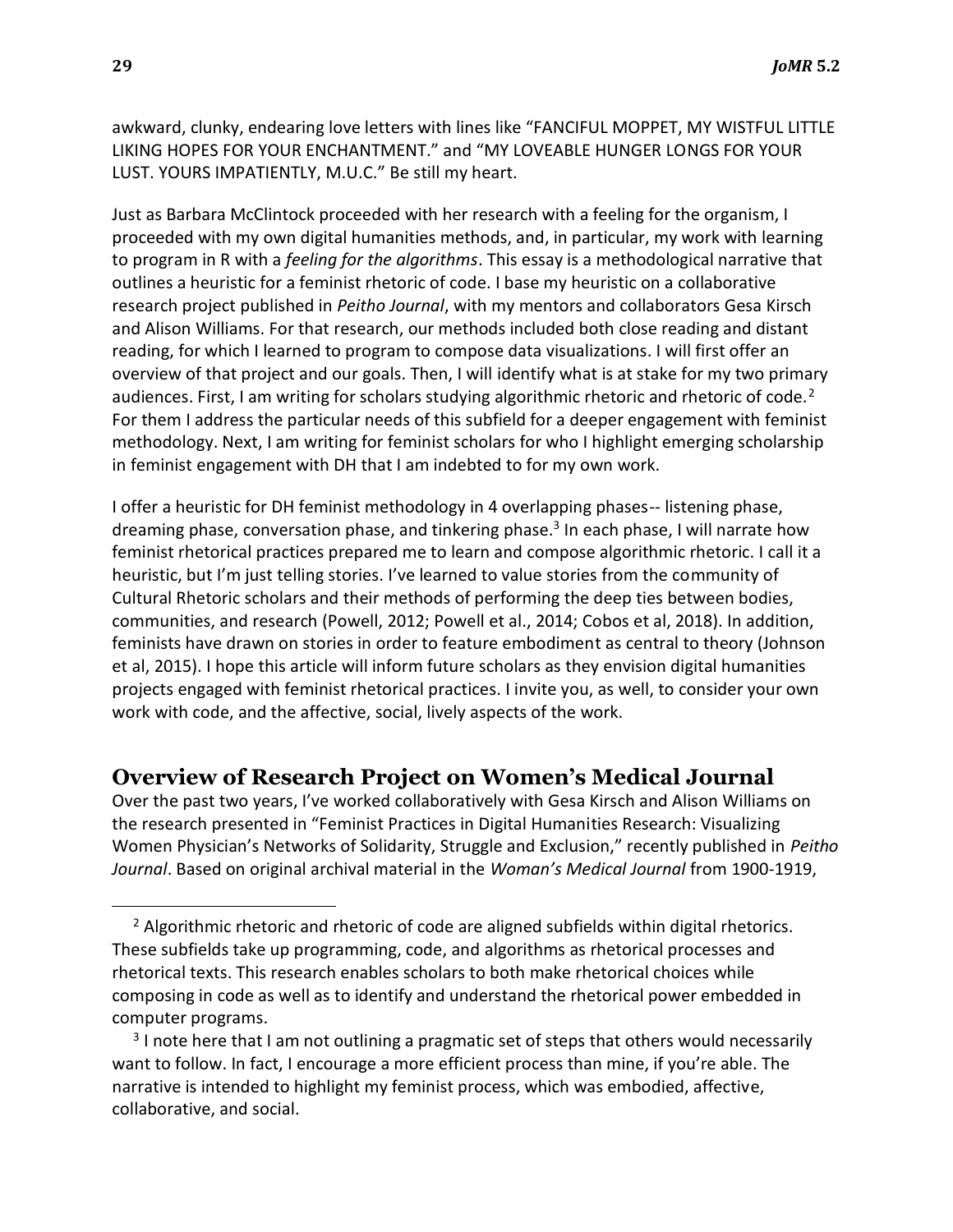we studied this community of early 20th century women physicians, their evolving community, rhetorics of solidarity, and the limits of that solidarity. In order to arrive at empathetic, nuanced claims, we had to view this community from a distance, up close, and also with a focus on the margins and erasures. For our feminist goals, these three methods and three ways of viewing informed each other so that we grappled with complex themes of community, solidarity, and exclusion while also placing this community in historical context and treating the women with empathy as well as accountability. This research required mixed methods, including close reading familiar to feminist scholars as well as innovative methods from digital humanities.

It is widely accepted that the process of interpretation and analysis involves intuition and subjective reading. However, many scholars of DH assume that subjectivity is limited to the interpretation. Beyond analysis, I feature the deeply intuitive process that was involved in every step of the methods including programming and writing with code. I outline this intuitive process in 4 main phases: listening phase, dreaming phase, conversation phase, and tinkering phase. In each of these phases, I collaborated with experienced programmers and programmed myself. In each phase, the programming opened new opportunities for feminist interventions and feminist rhetorical practices.

In this article, I am going to narrate how we created the visualizations like the one below:



**Figure 1:** A social network analysis featuring people and institutions who were included in the 1900 archive of the *Women's Medical Journal*. This visualization was created in  $R<sup>4</sup>$  and labels added with Photoshop.

<sup>&</sup>lt;sup>4</sup> R is an open source programming language that is most often used by social scientists. It is a robust language designed for large data sets and complex data relations. It's relatively easy to learn.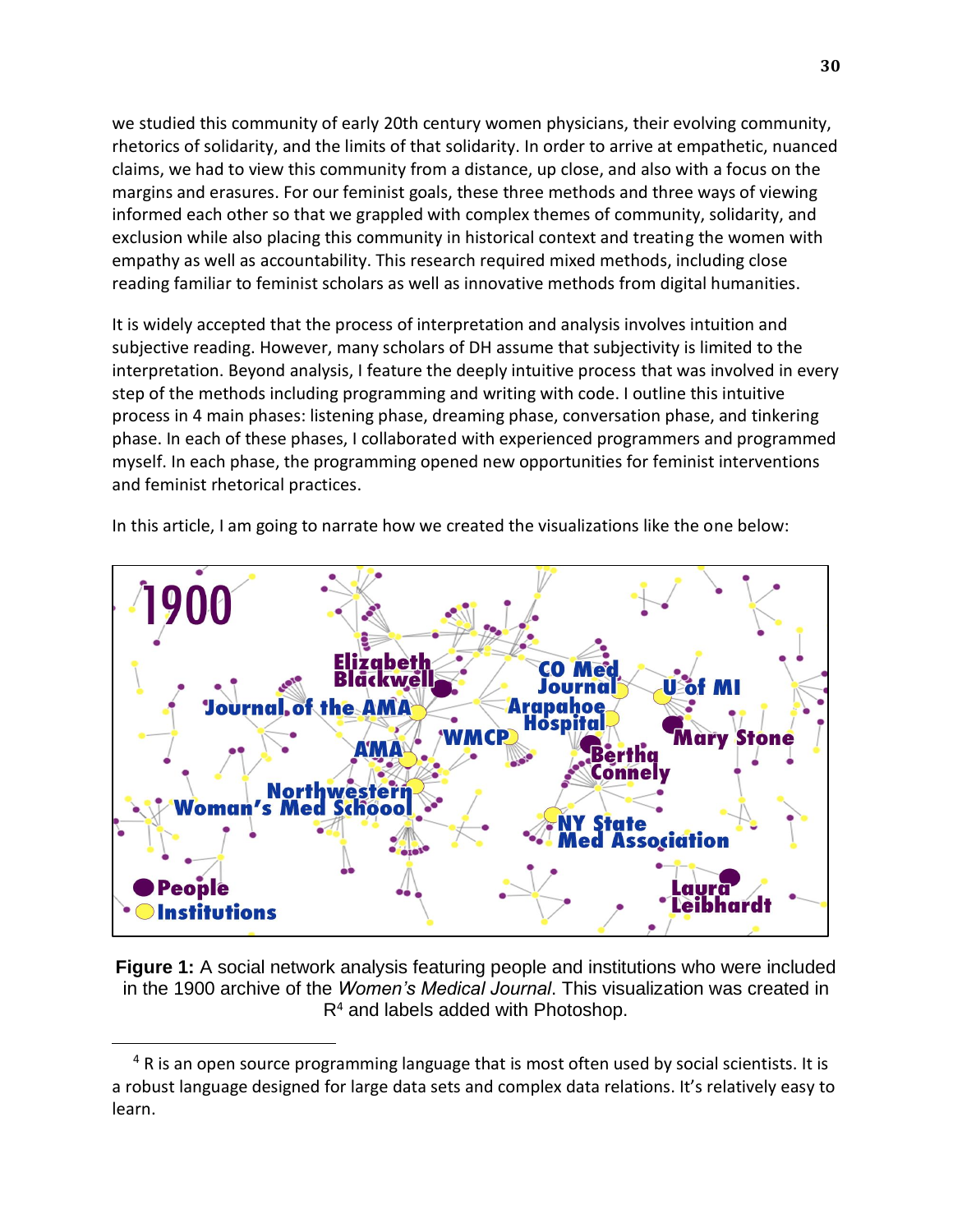Due to the complex, layered mixed methods used in the project, there was very little space to explain the process for creating this visualization and no space to explain the programming choices we made. In fact, in the article reporting this research published in *Peitho*, we reduced the description of the method for creating the visualization to 1 sentence, effectively blackboxing nearly the entire process.

If I were to outline the method in a series of logical, efficient steps, I would offer these instructions:

**Step 1:** Code the archival material for all "actors" defined as people and institutions and locations using a google form that creates a spreadsheet.

**Step 2:** Upload spreadsheet to Google graphs and Tableaux, use network graph to create beta visualization.

**Step 3: Format and clean data.** 

**Step 4:** Program in R using social network analysis and igraph packages to create visualizations, which included loading the packages igraph, networkD3, and htmltools.

**Step 5:** Program in JavaScript using force-network to add interactivity.

Hypothetically, if you wanted to create a similar visualization, you could follow similar steps and thereby reproduce similar research. Emphasis on the *hypothetically.* 

#### **What We Do When We Program**

In the step-by-step instructions above I've *excluded* 90% of the energy and intellectual labor. That 90% was the intuitive process whereby we arrived at these instructions. Herein lies the danger of black boxing algorithmic work for a feminist scholar: precisely what is removed is the embodiment, emotions, context and the feeling for the algorithm.

The rule-based, logical work with algorithms is preserved and celebrated. This is most obvious in previous work on coding rhetoric that centers on procedural rhetoric. Ian Bogost (2008) defines the work of programming as fundamentally procedural: "To write procedurally, one authors code that enforces rules to generate some kind of representation, rather than authoring the representation itself. Procedural systems generate behaviors based on rule-based models; they are machines capable of producing many outcomes, each conforming to the same overall guidelines" (122). Defining programming as authoring "code that enforces rules to generate a representation" is certainly accurate in a technical sense. However, the work looks, feels, and is enacted in a more complex way. Bogost essentially erases the labor and full process of writing with code because he is most interested in the play that code makes possible.

Behind this procedural rhetoric is the human programming, her goals, embodied experiences, histories, and attachments to the work. I would add, there's a fair amount of play involved throughout the process of programming. Annette Vee (2013) offers a detailed historical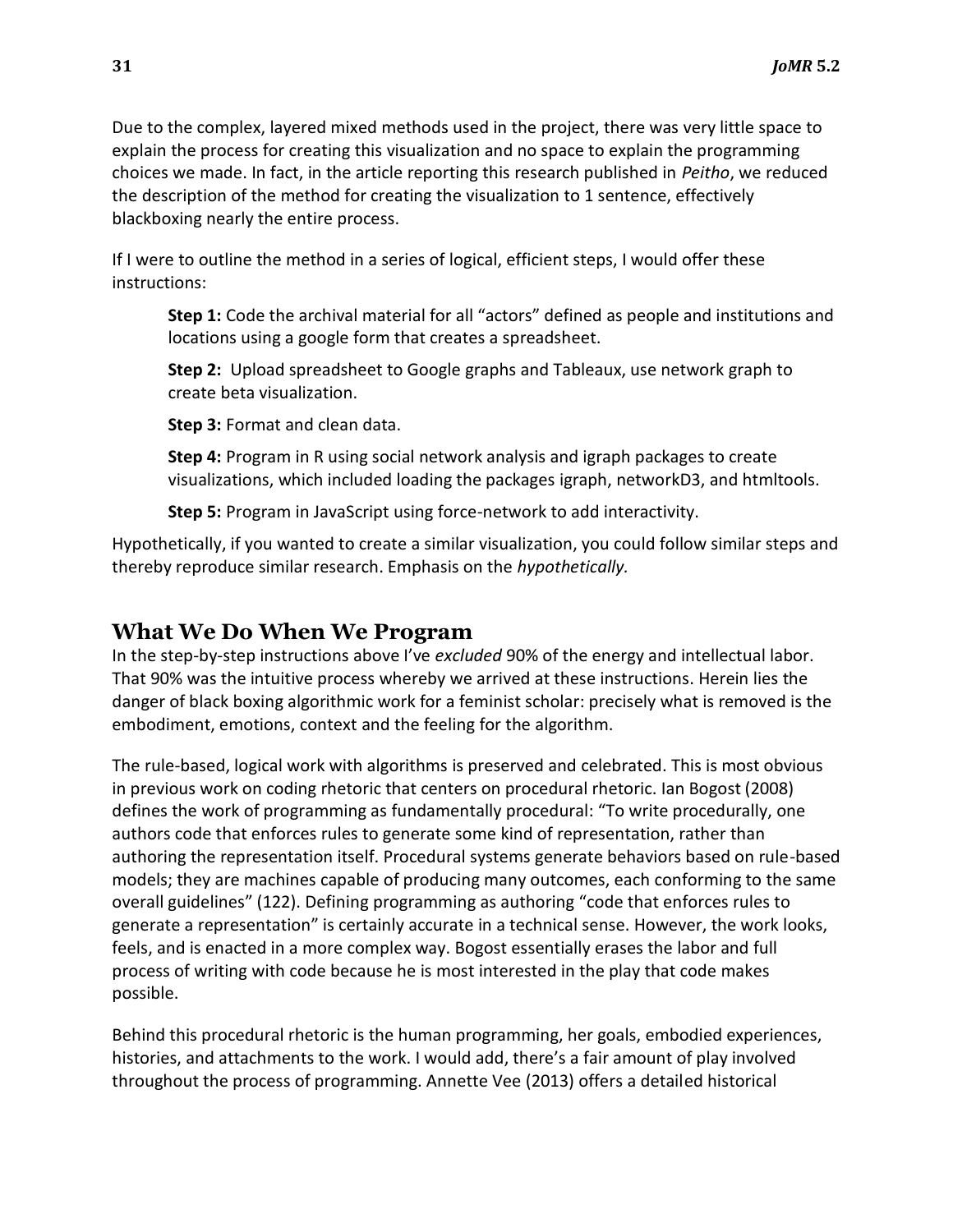account of computational literacy, $5$  placing programming as a literate practice that emerges within historical and cultural contexts. Understanding programming as literacy includes attention to the "powerful social and historical dynamics of composing code" (46). Vee defines computational literacy as "constellation of abilities to break a complex process down into small procedures and then express—or "write"—those procedures using the technology of code that may be "read" by a non-human entity such as a computer" (47). Given that my collaborators and I are first-and-foremost committed to feminist rhetorical practices, these feminist practices are central in my own constellation of abilities as I gained programming literacy.

I especially encourage scholars of rhetorical code studies and algorithmic rhetoric to consider the importance of feminist methodology and feminist rhetorical practices. The field of Computers and Composition broadly speaking has been led by feminists, informed by feminist research, and is a collaboration among feminist to the point that Estee Beck in conversation with Gail Hawisher and Cynthia Selfe (2013) discuss the field broadly as having "feminist leanings." However, emerging research on code studies and algorithmic rhetorics do not seem to be currently following this tradition. Lori BethDe Hertogh, Liz Lane, Jessica Ouellette tested these "feminist leanings" through a comprehensive, qualitative analysis of *Computers and Composition*. Their findings must taken seriously by all scholar algorithmic rhetoric committed to ethical and inclusive scholarship:

"The period of 2009 to the present brought in an interesting mix of more recent publications on intersectionality and technofeminism, but at the same time, recent publication trends also indicate a shift (particularly in areas such as *rhetorical code studies*, *algorithmic rhetorics*, posthumanism, object-oriented ontology, and game theory) away from either explicit or implicit uses of feminist and intersectional frameworks." (10 emphasis mine)

This has also been my experience: there is a gap between the feminist leanings of computers and composition as a field and the particularly process-focused, a-political, seemingly gender neutral but also male-dominated authors in the emerging field of rhetorical code studies and algorithmic rhetorics. The shift to focus on code and algorithmic rhetoric has not fully included some of the shared values for scholarship in composition studies, including embodiment and intersectional frameworks.

Although scholars of rhetorical code have not integrated feminist and intersectional methodologies into their work, the goals of this emerging subfield do align with much of feminist scholarship, especially technofeminist scholarship. In *Rhetorical Code Studies,* Kevin Brock outlines the significance of composing in code for all composition scholars "the practice

<sup>&</sup>lt;sup>5</sup> Parallel to Vee's history of programming literacy, one could build a gendered history of programming literacy. In this history, we could see that men and women often developed and given access to programming literacy in different spaces and with different foci. Importantly, in this literacy history, as women begin to increasing gain proficiency in a particular computational literacy, that literacy is then considered less specialized, "downsourced," paid less, and even defined as "not real" programming. This story is for another day.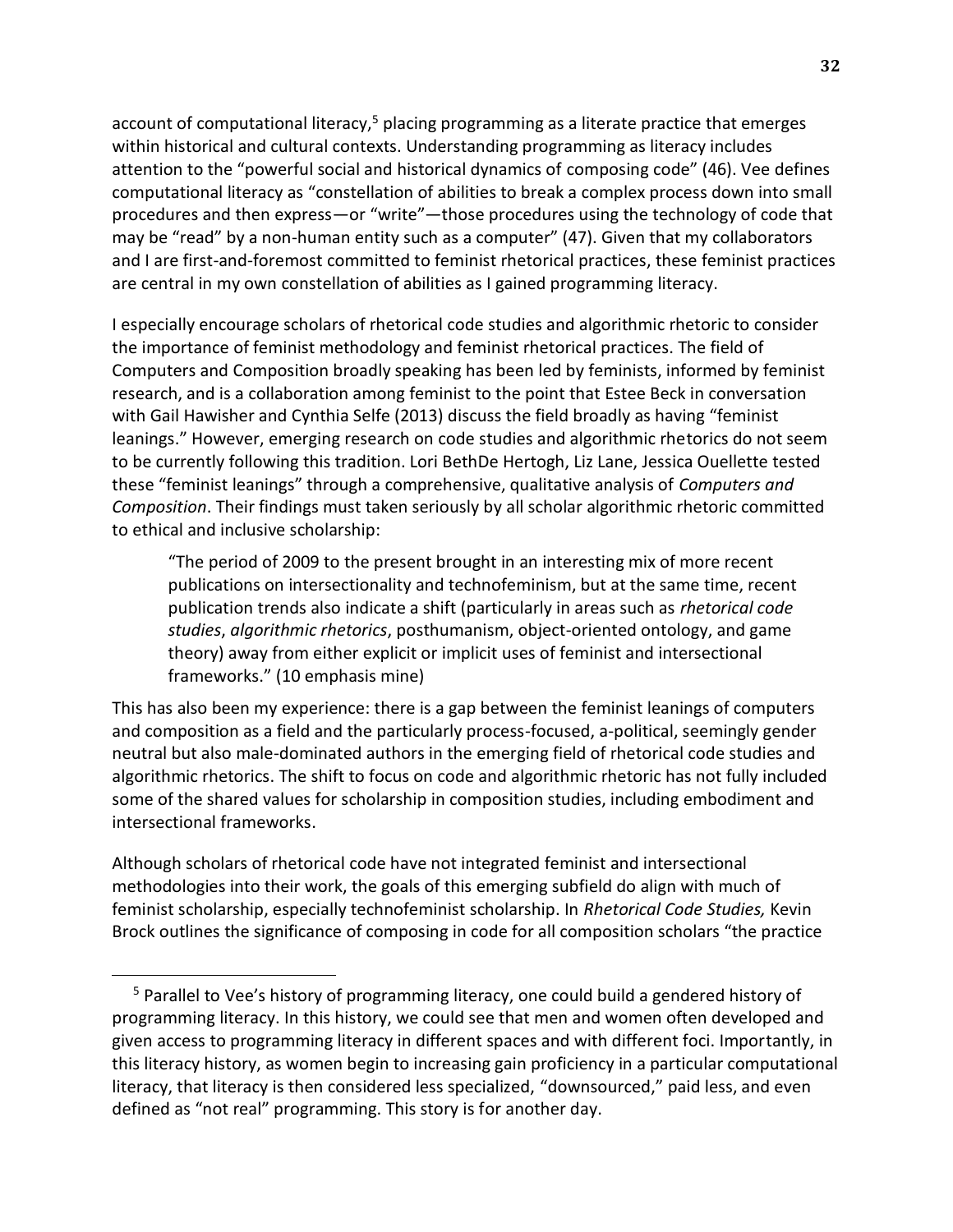of composing in code will absolutely benefit our subsequent rhetorical analysis and critique of code if we are to effect change in a world in which it is more or less impossible to escape the influence of software and digital technology" (151). Composing in code is one emerging yet exciting avenue for feminists to shape in our algorithmic landscape, or at least to gain the literacy to critically assess research methods that incorporate algorithmic methods. This work is well underway. I'll proceed with a brief review existing feminist scholarship that engages in digital humanities methods, especially composing in code.

#### **Feminist Interventions in DH**

In their 2013 article "Meaningful engagements: Feminist historiography and the digital humanities," Jessica Enoch and Jean Bessette invited feminist scholars to consider the fruitful potential of DH methods. Scholars of feminist rhetorics have widely adopted DH methods feminist historiography and especially for digital archival methods (Sullivan and Graban, 2010; Ramsey-Tobienne, 2012; Enoch, 2013; Enoch, Bessette, & VanHaitsma, 2014; Graban & Rose, 2014; Gutenson & Bachelor, 2016). There has been both enthusiasm for the new methods as well as a sense of caution, hesitant to take up new methods that do not obviously converge with feminist practices that foreground ethics of care, situated knowledge, and personal engagement.

Among digital humanities scholars, there is a growing body of research that explores the complex tensions and possibilities that arise when feminists adopt digital humanities methods (Bailey, 2011; Enoch & Bessette, 2013; Wernimont, 2013; Sayers, 2018) as well as research that makes visible the politics encoded into algorithms and computer assisted research methods (Kimme Hea, 2007; Grunwell, 2018; Edwards & Gelms, 2018; Blair, 2018; Beck, 2018; Noble, 2018). I am also indebted to the long tradition of Technofeminist research in the field of Computers and Composition, which is a field is committed to the embodied, political, and social dynamics that are encoded into technology (for reviews of this work see Haas et al, 2019; De Hertogh et al, 2019; Devoss, 2019; as well as my own modest attempts to contribute to this conversation Fancher, 2019). For me, technofeminism is empowering for its commitment to simultaneously engaging in critique as well as production, building, and creation with technology by and for feminists (Wajcman, 2004). This feminist scholarship, especially technofeminist scholarship, underscore that when we program, we bring our constellations of literacies and our embodied experiences. I offer a narrative of my own constellation of literacies as I engage in writing with code.

## **Feeling for the Code: Listening, Dreaming, Conversing, and Tinkering**

First, there was a **listening phase**, where I read through the primary archival material in the *Woman's Medical Journal* and paid attention to what caught my eye or my ear, the announcements in particular are rich, celebratory, and confident. I waded through the complexity of their discourse. I listened to these women's advice and problems, and pondered their at times strange medical practices. I was impressed with the nuanced ways that they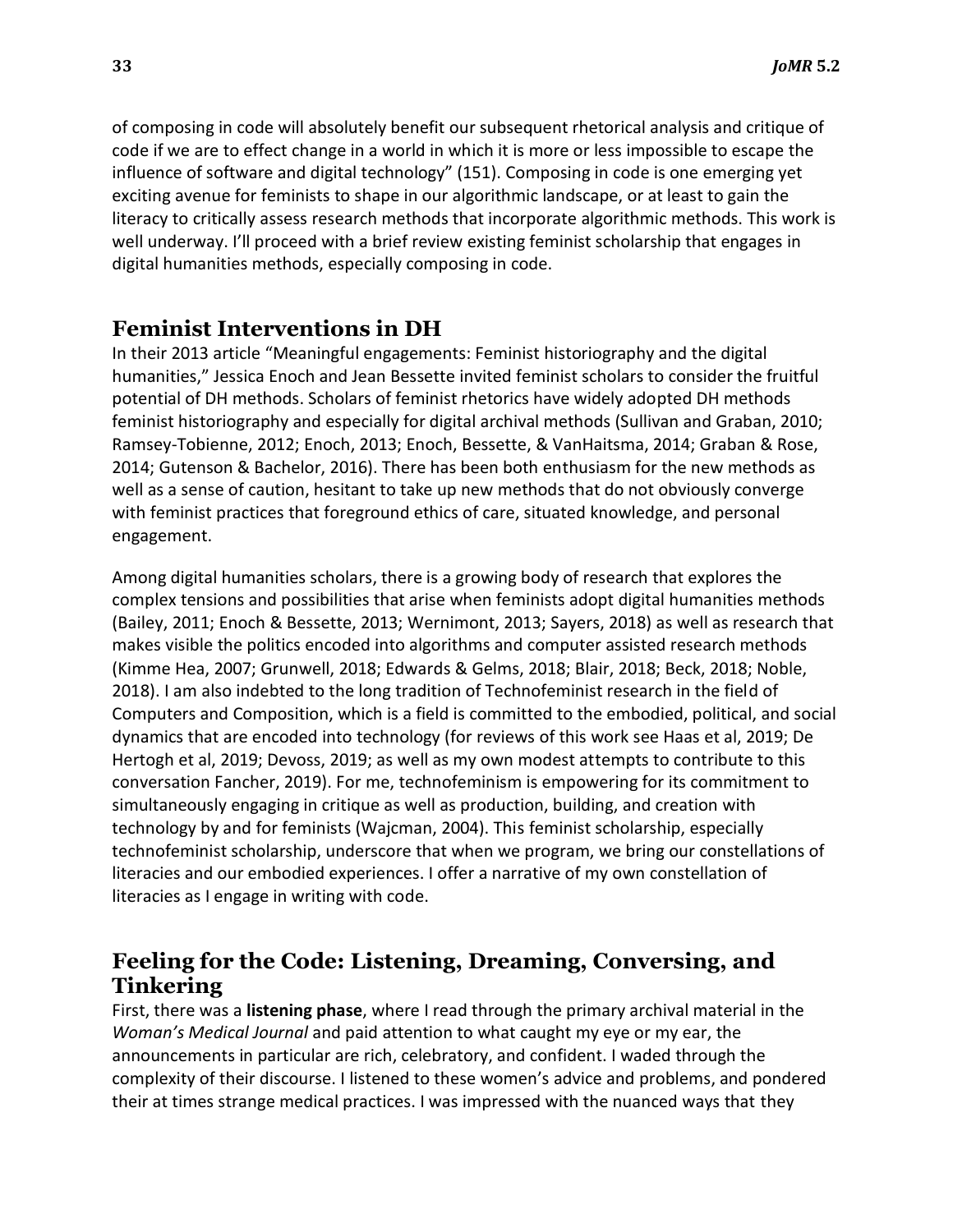addressed issues like sex work, pay disparity, and sexist discrimination. I listened to my collaborators, what caught their ears, and their impressions. I enjoyed this phase of open listening.

Feminist methodology taught me to listen with care and empathy. In this listening phase, I needed to listen as Krista Ratcliffe has taught us: to let the discourse wash over, to seek understanding, and to attune myself to tropes of whiteness both in the archive as well as in my own analysis. From Jacqueline Royster and Gesa Kirsch, I've learned to listen with critical imagination, leading me to ask questions about what could have been, what may be missing, and to carefully attune myself to the affect, desires, dreams, and motivations of the women in the journal. This listening phase felt like time travel, immersing myself in another world and way of being. I listened towards understanding and towards empathy.

I also listened as I experimented with code. I listened by exploring and attuning myself to previous feminist and rhetorical studies DH project. I explored DH projects featured in the *Programming Historian* collection. The edited collections *Making Things and Drawing Boundaries* and *Bodies of Information: Intersectional Feminism and the Digital Humanities* include discussions of case studies, featured projects, and citations to a fascinating diversity of digital humanities projects that are also engaged with feminists, queer, and anti-racist critiques. In Rhetoric and Composition, the digital projects of Laurie Gries, Michael Faris and Derek Mueller have been especially inspiring and instructive. I listened to these projects, the rhetoric of the code, and how that rhetoric shapes their research. This listening included attuning myself to the values, frameworks, and paths that their research questions led them down.

Beck has argued that "algorithms are persuasive because of their performative nature and the values and beliefs embedded and encoded in their structures" (2016). These persuasive elements include inclusion and exclusion of data, systematic organization of information, "ideological beliefs of relationships." When I listened to the code, I also felt the suasive pull. I listened and attuned myself to programming options. From this listening, these research projects that integrate DH methods persuade their users to engage with specific modes of inquiry and relations between variables.

Even before this, the code persuades the researcher to think in programming terms. I had previously never thought of a woman physician as a 'variable,' but in order to create a visualization I needed to think in those terms. Thinking of women as variables made me uncomfortable, uneasy with the erasure of embodiment and situation. I had to sit with this discomfort and notice that my training as a feminist scholar has helped me value embodied experience. This was now in my bones. We couldn't simply let the visualizations carry the weight of the argument. By listening to this discomfort, we planned methods that integrate both distant and close reading.

In addition, code invites particular kinds of relationships and organizations. In the case of my visualization, there had to be a hierarchy. The line has to start at one point and go towards another. We experimented with different relationships: from institutions to people, people to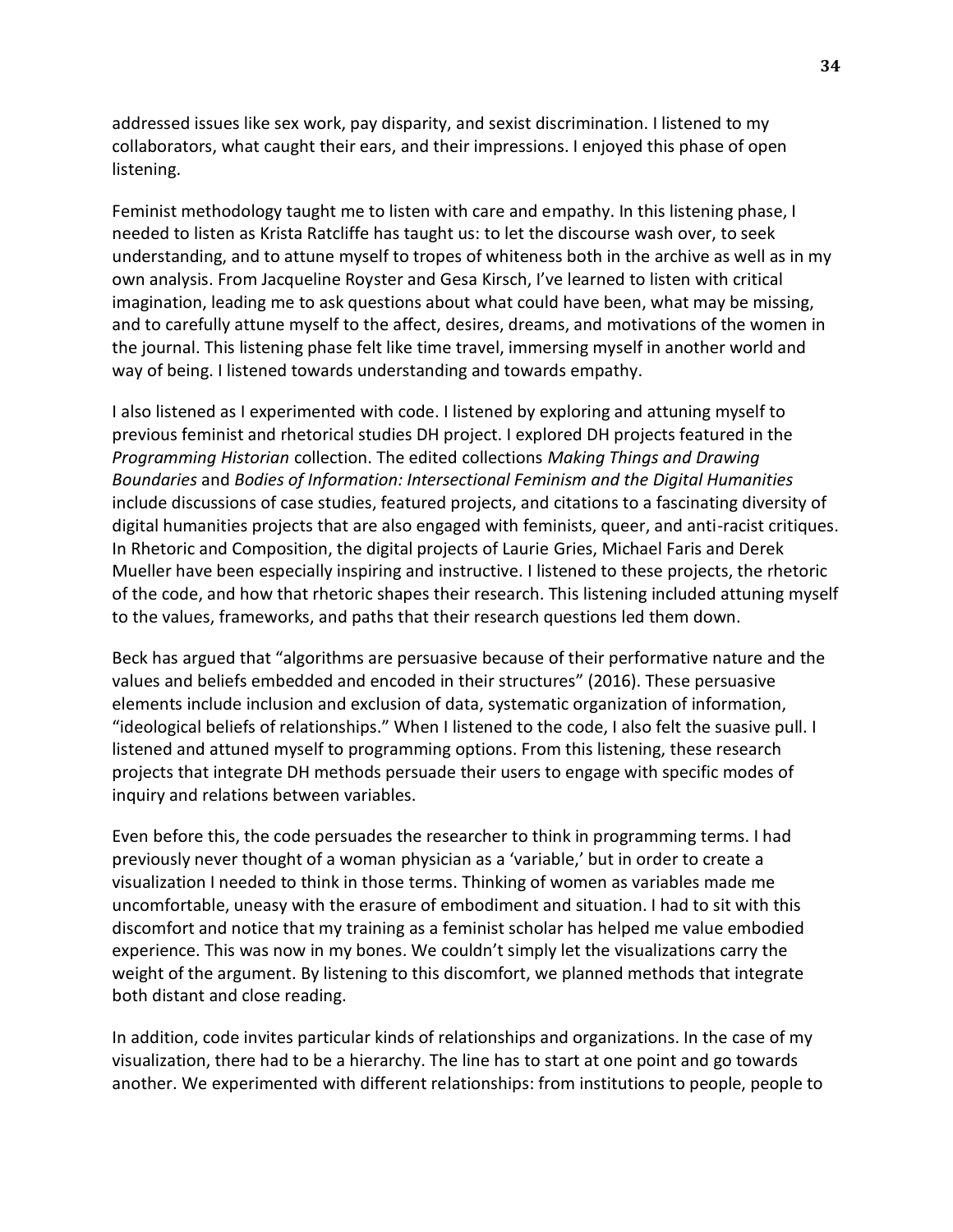institutions, also from person to person. Each of these offered different ways of reading and could each have led to a different research project.<sup>6</sup>

Much of this listening was also practicing: downloading tutorials, performing exercises in code, and fiddling with open source code.<sup>7</sup> Yes, I did learn how to program in this phase. More importantly, I learned what programming could do and how it may shape research questions and methods. When I listened to code as I also practiced programming, I felt myself get lost in the patterns, structure, and rhythm of the work. Programming has its own flow that is quite different from writing, in my experience. There is an interactive moving back and forth between code and visualization, code and test, code and instructions. The rhythm of the work was absorbing.

My training in feminist rhetorical practices enabled me to listen carefully throughout the research process. My attention to listening moved me to consider many different perspectives, approaches, and attune myself to a wide range of previous work. In addition, this listening led us to new questions, to think critically about assumptions, and to trust our intuition when and where we felt discomfort in the process. Hence, the feminst rhetorical practice of listening was a vital resource as we designed this project and as I shifted to participate in algorithmic rhetoric.

Then, there was the **dreaming phase**: This is the phase in which we imagined what could be possible. The dream started with Jacqueline Royster and Gesa Kirsch in their chapter "Social Circulation and Legacies of Mobility for Nineteenth Century Women" in *Rhetoric, Writing, and Circulation*. They imagine using digital humanities tools to visualize the movement of this community of women physicians. When Gesa, Alison, and I began collaborating, we took up Royster and Kirsch's questions and asked more. What would we gain by visualizing the community? What stories would these visualizations tell? What relationships or changes in relationships could we possibly locate?

We dreamed big. We played with mapping software, interactive storytelling, and timelines. I can't tell you how many hours I've spent scrolling through the D3 library of Javascript packages for data visualization. As I explored, I imagined how each algorithm may interact with the archival data. How could an algorithm help us see the community differently? What stories could another algorithm help us tell? When brainstorming, Gesa, Alison and I covered every inch of the walls of our work space with drawings, lists, sketches of the different ways we could imagine visualizing this community. We moved around the room drawing, arranging Post-Its of

 $<sup>6</sup>$  In fact, we created several of those different versions with different relationships, with a</sup> particular focus on relationships between people. However, that work ended up being beyond the scope of the arguments and stories we wanted to develop in our research.

 $<sup>7</sup>$  My experience of listening would have been far easier if I had benefited from Kevin Brock's</sup> *Rhetorical Code Studies*, especially the very rhetorically focused and also practical chapter "Composing in Code," which was published long after I moved past this phase.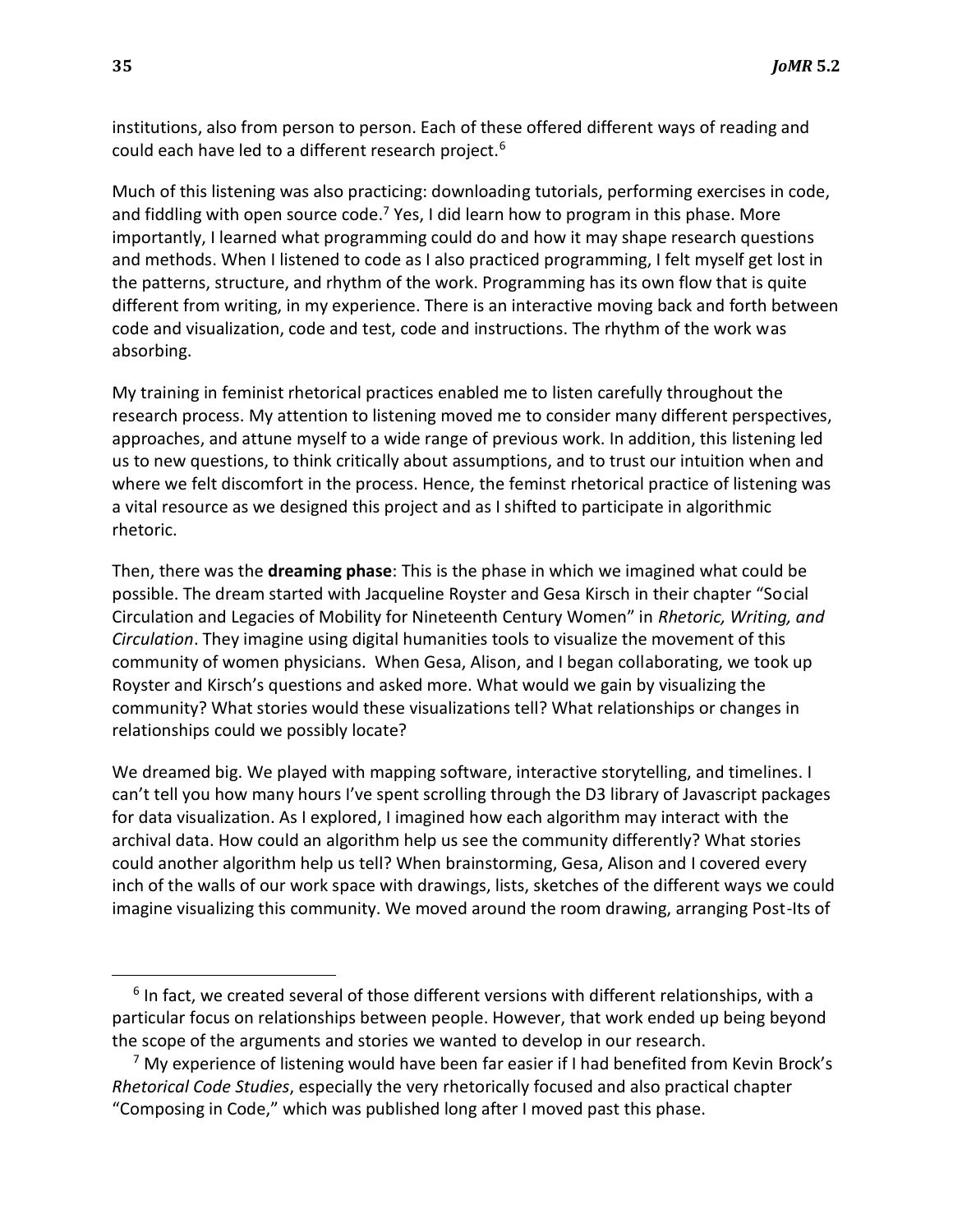various sizes and colors, and discussing our plans. We also moved outside, walking and running through long, warm evenings returning each day with coffee and fresh perspective on plans.

While we spent hours and days dreaming up possibilities, we also spent as much time whittling these dreams down to those that would best address our research questions. I still hold in my head and my notebooks the dreams of how many different ways algorithms can tell the stories of a community. This process of dreaming, imagining, questioning, and choosing was guided by our goals as feminist researchers. Again and again, we returned to issues of intersectionality and how the archive excluded Black Women. We needed to dream anew, imagining ways of resisting that erasure. When I share the code with fellow researchers, these dreams are concealed, hidden within the code. However, our dreams are precisely what guided our choices working with algorithmic rhetoric.

Then, there was a **conversation phase**: we talked to everyone. The UCSB digital humanities librarian, Thomas Padilla, pointed me towards resources, examples, and programs. I'm fortunate to be colleagues at UCSB with Jeremy Douglas, a DH scholar who has been generous and supportive. Gesa consulted friends and colleagues with expertise in programming, visualization as well as medical history. Alison was in close conversation with mentors. We shared their insights and resources, allowing our own social network to shape our research methods.

A major turning point in the project as well as my own literacy with digital humanities methods came when I attended Kairos Camp and benefited from the community of scholars, both instructors Cheryl Ball and Doug Eyman and the fellow students. And then the next year, Alison, Gesa, and I all attended, making great strides in the development and design of our research project. The conversations at Kairos Camp were instrumental for sussing out the right tools, coding methods, and processes that would help us answer some of our research questions. Most importantly, we were encouraged to focus first and foremost on the research question and our audience, not the research tool. Often, when learning a new tool, such as DH methods or algorithmic writing, it is easy to focus on what the tool can do, how it works, and the new affordances offered. With their many years of experience, Ball and Eyman mentored us to learn both the new DH methods as well while keeping in mind my goals as a researcher and the needs of our audiences.

I also engaged in frequent conversations with undergraduate student programmers. Working with the students is where the rubber hit the road. I addressed questions like how I planned to turn archival material into programmable data, how I defined variables, how much data was enough or too much, and what could be the relationships between those variables. The students moved me to speak in precise, concrete plans that they could use to aid in coding the archival material and prototyping visualizations. In our conversations, I felt a closeness build, as we oscillated between the roles of teacher and student. As we took our turns teaching and learning, these relationships grew into partnerships through collaboration.

I was also in constant conversation with my collaborators, Gesa Kirsch and Alison Williams. This project emerged within and through our dialogue together. In conversation with them, we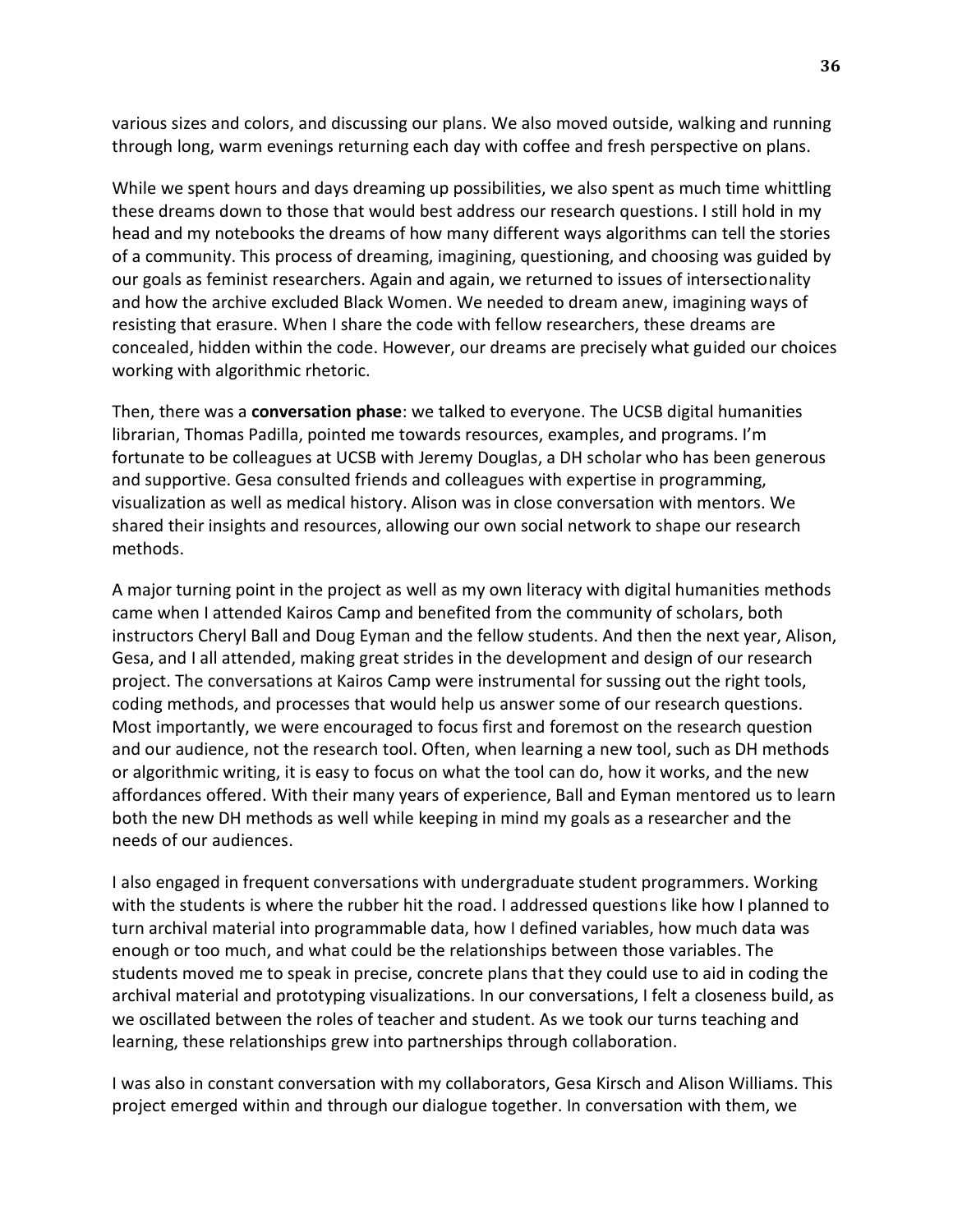thought about the visualizations with a keen attention to feminist research practices: How can we preserve an ethic of care while representing this community? How can distant reading feature situated knowledge and account for context? What assumptions are we making? Who may be marginalized or excluded through our methodological choices? How may our own situated, embodied experiences be shaping our methods, the visualizations, and our analyses? I brought the voices and care of these intelligent, feminist collaborators with me as I programmed.

Throughout this conversation phase, I noticed myself gaining confidence and fluency in debates around digital humanities, methodologies, and ethics of those methods. It was through dialogue and collaboration that I grew as a researcher while also refining the methods. Through this phase, I am indebted the long-documented practices of feminist collaboration (Ede & Lunsford, 2001). In addition, feminist scholars in Rhetoric and Composition have narrated their own broad, multidirectional mentoring networks (Gaillet, Aley & Horner, 1994; Bloom, 2007; Gaillet & Guglielmo, 2014; VanHaitsma & Ceraso, 2017). In our research project and among feminist scholars generally, mentoring and collaborating are intertwining practices. Be they student, colleague, friend or partner, each person who shared their time and experience served as a vital mentor as I grew into the identity of digital humanities researcher and as we refined our research methods.

Then, there was the longest phase, which was the **tinkering phase**. In this phase I toggled between coding the archival materials, testing out a program, going back and re-coding, trying out new programs. Giving up on especially cumbersome programs. Asking for help...a lot.

I call this phase "tinkering" because I want to highlight a process of negotiation with computer programs and programming languages. Tinkering highlights the kind of relationship I have with algorithms: I can change, adjust, fiddle with the program, but I cannot build it from scratch and I do not have total control over the final product. The algorithmic logic itself maintains some control, recalcitrant against my fiddling at times and flexible at other times. At the same time, the algorithm does not control everything.

Jacqueline Wernimont's feminist approach to DH also resonates with my experience of tinkering: "'Interaction' resonates with the ongoing emphasis on collaboration in the field, but also suggests the use or inhabiting of the space between actions – between 'use' and 'creation/making,' or between 'making' and 'theorizing.'" She defines feminist DH work at the threshold between actions. I've also found that to be the case. The algorithm and I interacted: I acted and it reacted, and vice versa. I'm at the threshold between coder, archiver, researcher, feminist, teacher, collaborator, and programmer. I interact with each of these thresholds.

While tinkering, I created the prototypes in programs Google graphs and Tableaux. While neither of these programs gave me the flexibility and control that we needed, they allowed me to make prototypes of visualizations. With each prototype, we could see the community in slightly different ways. The prototyping process helped us to decide what kind of visualizations would help us tell this story.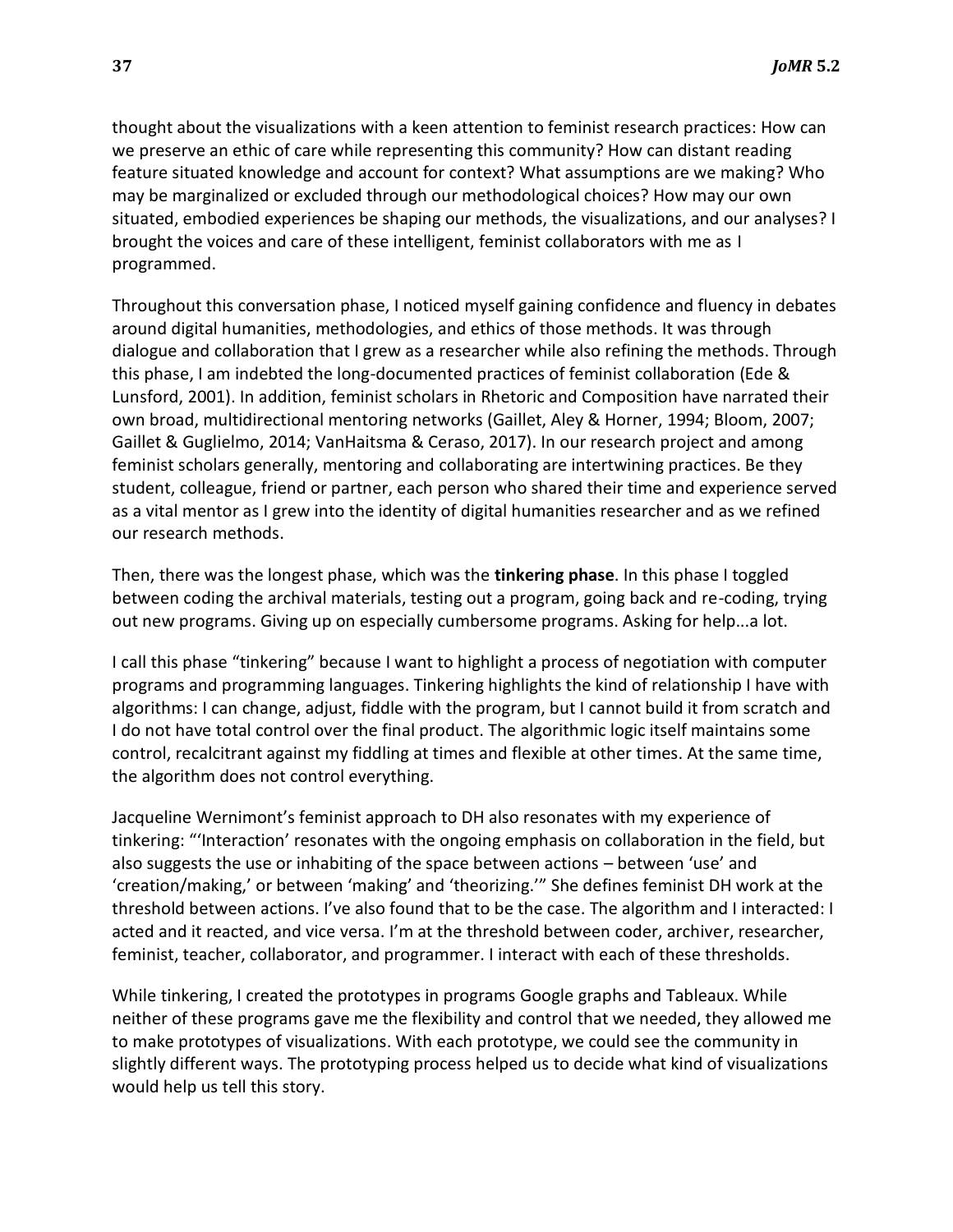For example, the image below was made in Google graphs. This was a prototype that helped us decide the direction of the final visualization. Our final visualization looks quite different and tells a more complex story. However, they both tell an important part of the story: the American Medical Association was a powerful organization in these women physicians' professional lives, even though the AMA did not widely accept women as members.



**Figure 2:** An early prototype of the social network analysis featuring people and institutions who were included in the 1900 archive of the *Women's Medical Journal*. This visualization was created in Google Graph.

While this prototyping process was not programming, it was still working with algorithms as a means of research because the visualizations were generated through Google graphs or Tableaux's algorithms. At this point, I had little control over the algorithm. However, working with these programs allowed me to see the community and the archival material in different ways. With Gesa and Alison, we thought with the algorithms insofar as we imagined how these visualizations could best help us to study this community of women.

Most of the decisions made in this phase were based on one question: does this tell an interesting story? Based on how we answered this question, we would go back to the drawing board: Do we need more or less data? Why did we include or exclude some texts? What variables will we include? How do we format our data? How can we cut down on errors?

When I first learned R, I was frustrated. There were days when it seemed like nothing would work. A series of red error messages seemed to be my fate. At the most basic level, there are a few main steps:

- download a package,
- create a dataframe,
- define a table with values,
- and assign a function.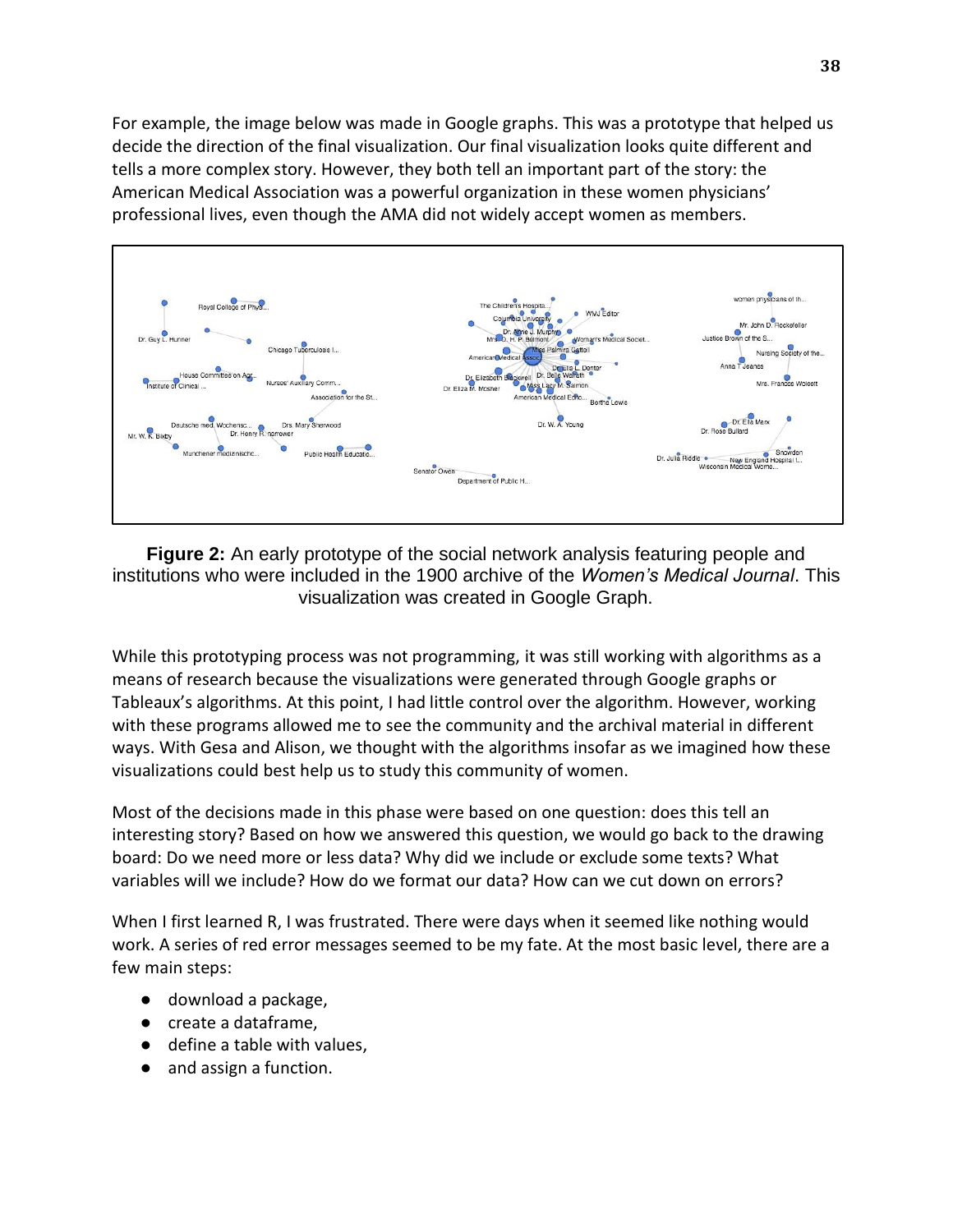Those steps appear simple. And in some ways, it is easy to play with simple data sets and graphs to get started. The frustration comes in the fact that there are many different ways to design each step, with different values, variables, design choices, and relations between data. The frustration also arose when I created visualizations, and they didn't appear as I had imagined or planned. This phase taught me to practice patience and care. In particular, I had to be patient with myself, letting myself learn and grow would take time.

After a while, there were days when I felt like I found my flow. You could walk by my office door and hear Pranati Shah, a research assistant I worked with, and me cheering and giving each other high fives. On Friday afternoons, Pranati would teach me something new, but we both learned along the way through a process of trial and error. After a while, the errors became fewer and the trials led to usable visualizations. My shoulders relaxed. We lost track of time, tinkering in my office side by side on warm fall afternoons. By the end of our time working together, each Friday I looked forward to experimenting, trying out new data, and eating pizza with Pranati.

Finally, I tinkered with the design of the visualization, which included a shift to think more actively about aesthetics, audience, and usability. What colors or interactive options should we include? What determines the center? margins? size? proximity? There is no particular correct answer to these questions, but there were better and worse choices. For instance, the student research assistant I worked with initially designed the social network analysis with pink dots for people and blue dots for institutions, a color choice so traditionally gendered that it would have inflected interpretations that we were not comfortable with.

This tinkering phase is when I really developed a feeling for the algorithm. At the same time, I brought to this work each of the earlier phases. I continued to listen, but this time I was listening while programming. I continued to dream, but these dreams focused on the specific variables and possibilities afforded in the programming languages. Of course, conversation and dialogue with Gesa Kirsch and Alison Williams guided each interaction with the algorithm. In addition, they were my first audience. Their responses and reactions became my first round of user testing. Together, we discussed design and usability options. Throughout every step, this feeling for the algorithm emerged through my embodied, social, and feminist practices.

Tinkering was a vital feminist practice for my own algorithmic methods because tinkering foregrounds interaction and interative process. I didn't wield mastery over the algorithm. Nor was I entirely subject to its demands. Instead, I was able to recognize my own power to enact changes as well as the limits of that power. I was already familiar with this notion of change by learning from the generations of feminist activists that came before me, including the women physicians in the archival materials. Feminist activism is far more significant than the term 'tinkering' suggests. But in this instance, I felt empowered to tinker with programming and learn a new literacy because of the broader constellation of literacies, including feminist rhetorics, which prepared me for collaborative, interative, and experimental process of composing.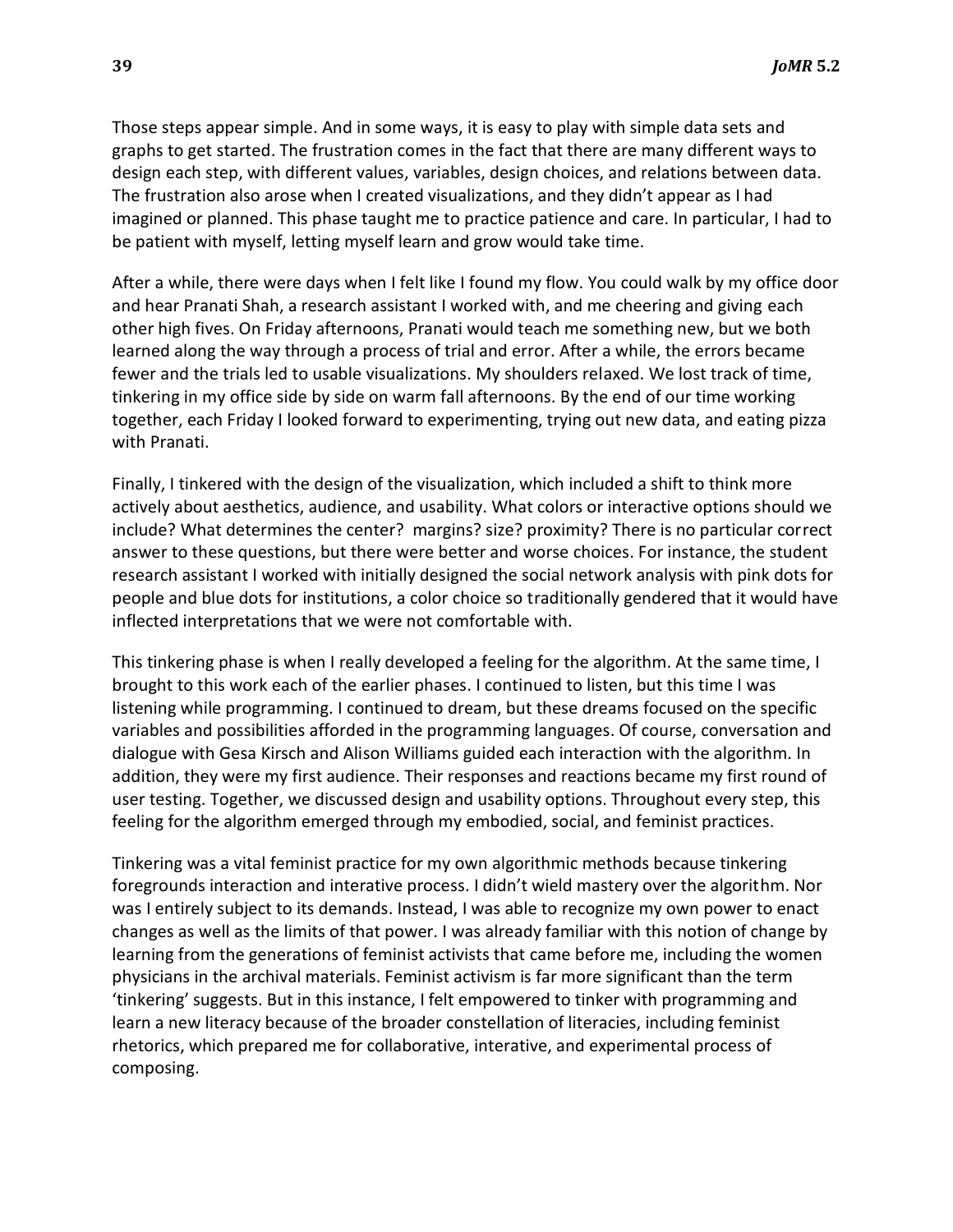#### **Conclusion**

I hope my readers note that, in each of these phases, my work emerged out of my embodied experience, my communities, feminist values, and social contexts. I've narrated my process in order to highlight what algorithmic composition looked like for me. I am no stereotype of a programmer, which I imagine as white guy with poor posture, pale skin, working alone listening to EDM. That's not me, and that's not how I've worked. Most importantly, I did not work alone nor did I try to exclude my values from my work. Rather, I worked actively to think as a feminist who was working with algorithmic writing towards feminist rhetorical goals. In the black box of the instruction set, I define only a few of the steps that I took while programming. However, in order to arrive at these steps, I drew upon a community and am indebted to that community. I've also drawn upon my embodied experiences and values, which shaped my process and the product of my programming.

I stress the community because one of the earliest arguments for the parallel between composition and coding (Cummings, 2006) revises the rhetorical triangle. Rather than the traditional author, audience and text, Robert E. Cummings defines the coding rhetorical triangle as coder, machine, program. When we adopt coding as a means of composition, yes, the machine does become one audience, but it is not the only audience. We still program for and with people. Our audiences are many. And the algorithmic rhetoric that we compose will interact with all bodies in different ways. In addition, I am not just composing with code. I am not just a programmer; I'm also an author, with my goals, values, biases, and priorities. I am a teacher, friend, feminist and colleague. My students, friends, and colleagues are vital resources for my programming literacy.

I am a feminist, and I code as such. I find it vitally important to resist a shift to over-determine programming through its relationship to the machine, thereby isolating the programmer and machine apart from the broader social context.

I also call attention to my social and embodied experiences as a novice programmer in order to invite us to think differently about the process of working with algorithmic rhetorics. Moya Z Bailey invites DH scholars "challenge the "add and stir" model of diversity" because "as opposed to meeting people where they are, where people of color, women, people with disabilities are already engaged in digital projects, there's a making of room at an already established table." If we are to meet feminist scholars where they are in Digital Humanities research, we would also be inviting a new set of questions, processes, and experiences. In this essay, I've highlighted the embodied, collaborative, and the social process of programming in order to center these foundational concepts of feminist writing and rhetoric within the compositional process of writing with code.

I seek to resist the presupposition that feminist scholars are deficient or lacking in skills necessary to complete DH research. Jessica Enoch and Jean Bessette, while they invite feminist interventions in digital humanities research, also note that technical skills may be a limitation or a barrier to feminist scholars. Other feminist scholars may feel the same way. To them I say: our expertise and experience as feminist researchers are assets, rich resources that qualify and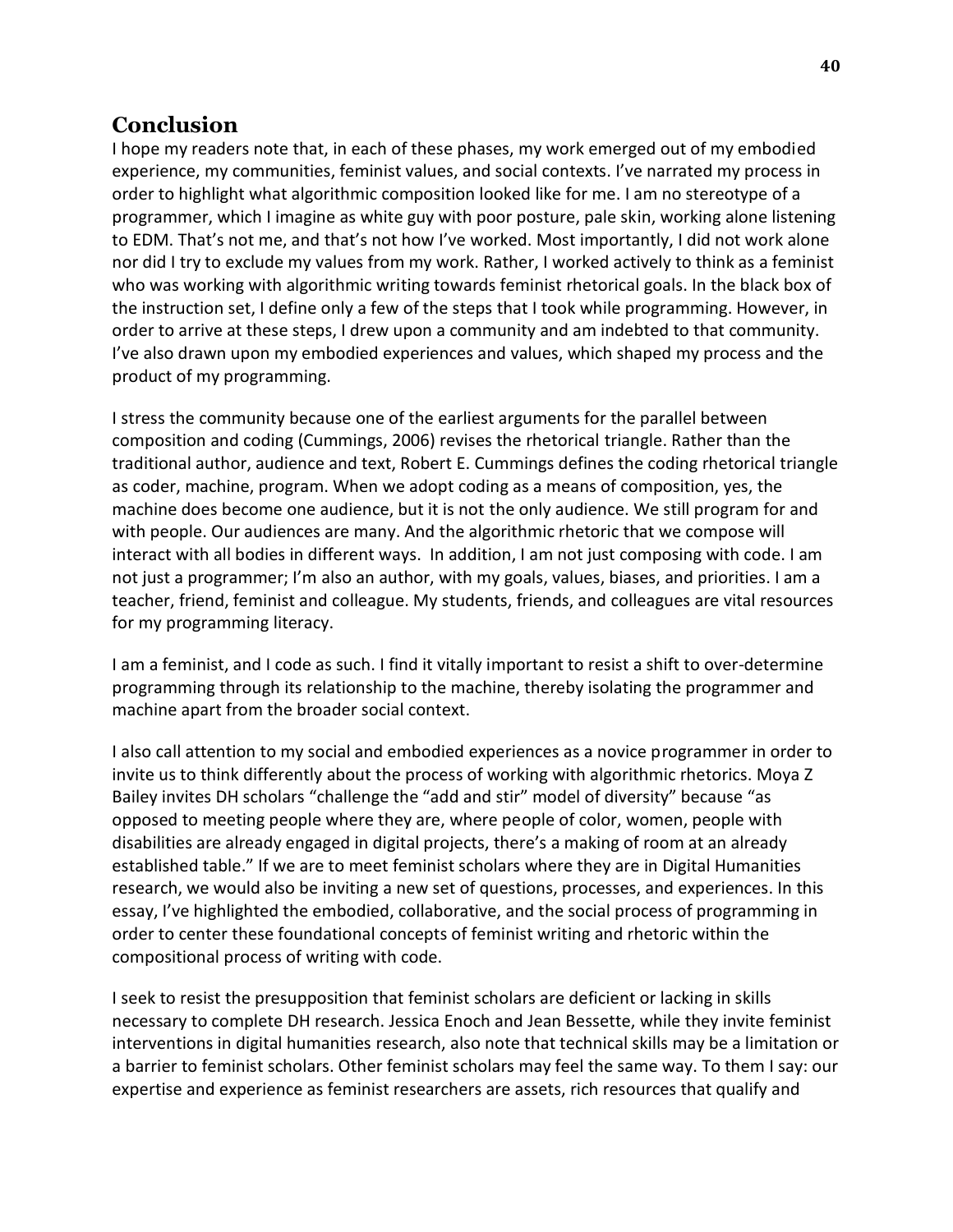prepare us to complete nuanced, ethical, important research in digital humanities. Let these feminist practices shape the technical work.

#### **Acknowledgements**

First and foremost, I must express my deep gratitude to Gesa Kirsch and Allison Williams, my collaborators, mentors, friends. While I led the technical aspects of this project, they supported, guided, problem-solved, and cheered me along the way. With the generous support of the CCCC Emerging Research Grant, I was able to have time to dedicate to this project and funding for student researchers. I am indebted to Cheryl Ball and the staff of KairosCamp for their intellectual generosity and material support for this project. Finally, where would I be without my brilliant students? I'm certain that the work of Raul Eulogio, Pranati Shah, and Ari Gilmore not only made this project possible but also mentored me as I gained literacy and competency. Finally, Jason Helms is a mentor and friend in so many ways, and his support and insights shaped the final version of this essay. Thank you, Jason, for listening to my stories and helping them shine.

#### **References**

- Bailey, M. Z. (2011). All the digital humanists are white, all the nerds are men, but some of us are brave. *Journal of Digital Humanities 1*(1). [http://journalofdigitalhumanities.org/1-](http://journalofdigitalhumanities.org/1-1/all-the-digital-humanists-are-white-all-the-nerds-are-men-but-some-of-us-are-brave-by-moya-z-bailey/) [1/all-the-digital-humanists-are-white-all-the-nerds-are-men-but-some-of-us-are-brave](http://journalofdigitalhumanities.org/1-1/all-the-digital-humanists-are-white-all-the-nerds-are-men-but-some-of-us-are-brave-by-moya-z-bailey/)[by-moya-z-bailey/](http://journalofdigitalhumanities.org/1-1/all-the-digital-humanists-are-white-all-the-nerds-are-men-but-some-of-us-are-brave-by-moya-z-bailey/)
- Beck, E. (2013). Reflecting upon the past, sitting with the present, and charting our future: Gail Hawisher and Cynthia Selfe discussing the community of computers & composition. *Computers and Composition*, *30*(4), 349-357.
- Beck, E. (2016). A theory of persuasive computer algorithms for rhetorical code studies. *Enculturation*, *23*.<http://enculturation.net/a-theory-of-persuasive-computer-algorithms>
- Beck, E. (2018). Implications of persuasive computer algorithms. In J. Alexander & J. Rhodes (Eds.), *Routledge companion to digital writing & rhetoric* (pp. 291-302). Routledge.
- Blair, Kristine. (2018). Technofeminist storiographies: Talking back to gendered rhetorics of technology. In J. Alexander & J. Rhodes (Eds.), *Routledge companion to digital writing & rhetoric* (pp. 224-241). Routledge.
- Bloom, L. Z. (2007). Mentoring as mosaic: Life as guerilla theater. *Composition Studies*, *35*(2), 87-99.
- Bogost, I. (2008). The rhetoric of video games. In K. Salen (Ed.), *The ecology of games: Connecting youth, games, and learning* (pp. 117-140). MIT Press.
- Brock, K. (2019). *Rhetorical code studies: Discovering arguments in and around code*. University of Michigan Press.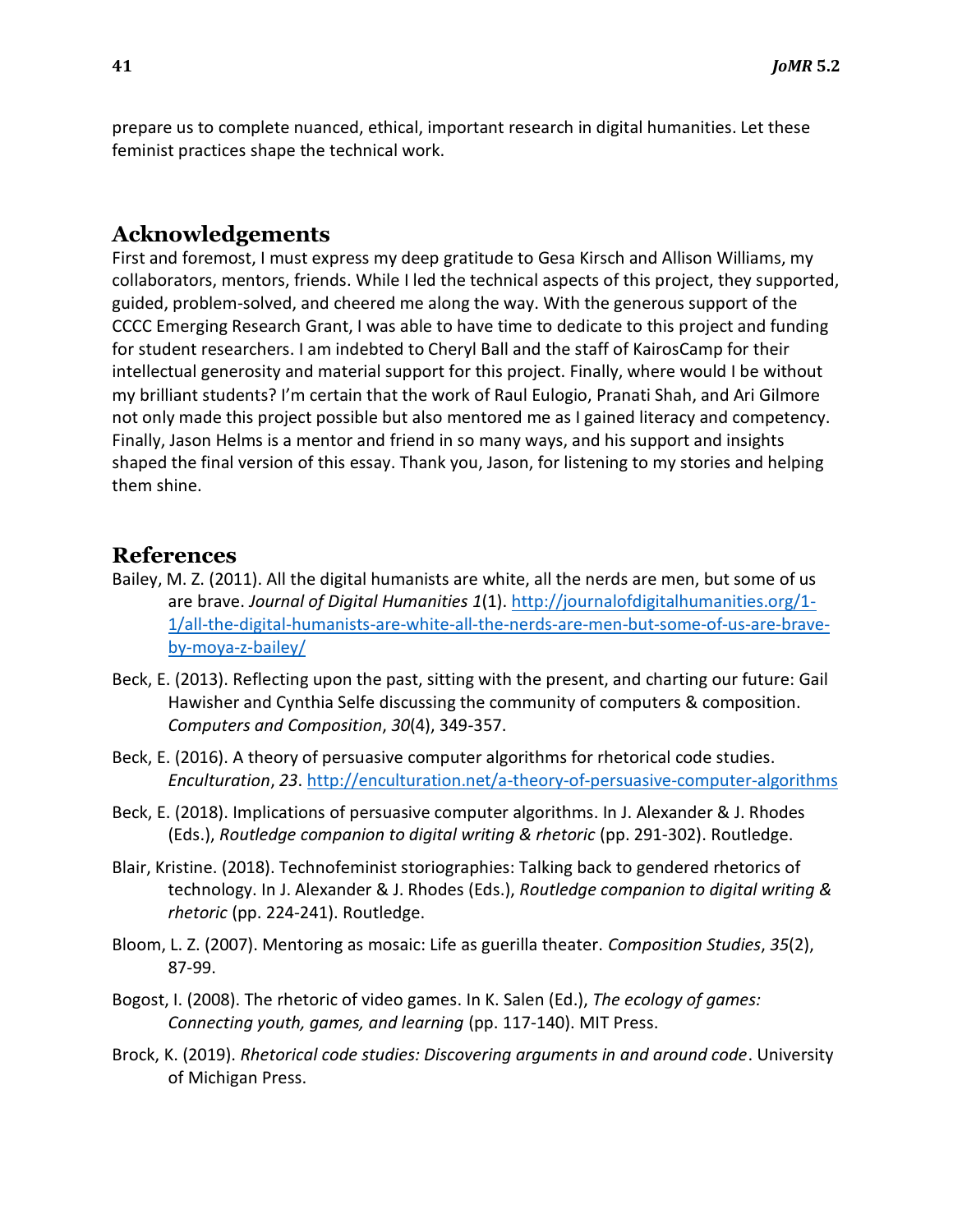- Chun, W. H. K. (2008). *Control and freedom: Power and paranoia in the age of fiber optics*. MIT Press.
- Cobos, C., Raquel Ríos, G., Johnson Sackey, D., Sano-Franchini, J., & Haas, A. M. (2018). Interfacing cultural rhetorics: A history and a call. *Rhetoric Review*, *37*(2), 139-154.
- Cummings, R. E. (2006). Coding with power: Toward a rhetoric of computer coding and composition. *Computers and Composition*, *23*(4), 430-443.
- De Hertogh, L. B., Lane, L., & Ouellette, J. (2019). "Feminist Leanings": Tracing technofeminist and intersectional practices and values in three decades of computers and composition. *Computers and Composition*, *51*, 4-13.
- DeVoss, D. (2019). TechnoFeminisms: A conversation about pasts, presents, and futures. *Computers and Composition*, *51*, 68-78.
- Ede, L., & Lunsford, A. A. (2001). Collaboration and concepts of authorship. *PMLA*, *116*(2), 354- 369.
- Edwards D.W. & Gelm B. (2018) The rhetorics of platforms: Definitions, approaches, futures. *Present Tense*. *6*(3). [http://www.presenttensejournal.org/editorial/vol-6-3-special-issue](http://www.presenttensejournal.org/editorial/vol-6-3-special-issue-on-the-rhetoric-of-platforms/)[on-the-rhetoric-of-platforms/](http://www.presenttensejournal.org/editorial/vol-6-3-special-issue-on-the-rhetoric-of-platforms/)
- Enoch, J., & Bessette, J. (2013). Meaningful engagements: Feminist historiography and the digital humanities. *College Composition and Communication*, *64*(4), 634–660.
- Enoch, J. (2013). Coalition talk: Feminist historiography: What's the digital humanities got to do with it?. *Peitho Journal*, *15*(2), 40-45. [https://cfshrc.org/article/coalition-talk-feminist](https://cfshrc.org/article/coalition-talk-feminist-historiography-whats-the-digital-humanities-got-to-do-with-it/)[historiography-whats-the-digital-humanities-got-to-do-with-it/](https://cfshrc.org/article/coalition-talk-feminist-historiography-whats-the-digital-humanities-got-to-do-with-it/)
- Enoch, J., Bessette, J., & VanHaitsma, P. (2014). Feminist invitations to digital historiography. *Sweetland Digital Rhetoric Collective.* Retrieved from [https://www.digitalrhetoriccollaborative.org/2014/03/28/feminist-invitations-to-digital](https://www.digitalrhetoriccollaborative.org/2014/03/28/feminist-invitations-to-digital-historiography/)[historiography/](https://www.digitalrhetoriccollaborative.org/2014/03/28/feminist-invitations-to-digital-historiography/)
- Eyman, D., & Ball, C. E. (2014). Composing for digital publication: Rhetoric, design, code. *Composition Studies*, *42*(1), 114-117.
- Fancher, Patricia. (2019). TechnoFeminist design. TechnoFeminism:(Re)generations and intersectional futures. *Computers and Composition Online*, *51*. [http://cconlinejournal.org/techfem\\_si/04\\_Fancher/](http://cconlinejournal.org/techfem_si/04_Fancher/)
- Fancher, Patricia, Gesa Kirsch, & Alison Williams. (2020). Feminist practices in Digital humanities research: Visualizing women physician's networks of solidarity, struggle and exclusion. *Peitho Journal*, *22*(1). [https://cfshrc.org/article/feminist-practices-in-digital-humanities](https://cfshrc.org/article/feminist-practices-in-digital-humanities-research-visualizing-women-physicians-networks-of-solidarity-struggle-and-exclusion/)[research-visualizing-women-physicians-networks-of-solidarity-struggle-and-exclusion/](https://cfshrc.org/article/feminist-practices-in-digital-humanities-research-visualizing-women-physicians-networks-of-solidarity-struggle-and-exclusion/)
- Johnson, M., Levy, D., Manthey, K., & Novotny, M. (2015). Embodiment: Embodying feminist rhetorics. *Peitho Journal*, *18*(1), 39-44. [https://cfshrc.org/article/embodiment](https://cfshrc.org/article/embodiment-embodying-feminist-rhetorics/)[embodying-feminist-rhetorics/](https://cfshrc.org/article/embodiment-embodying-feminist-rhetorics/)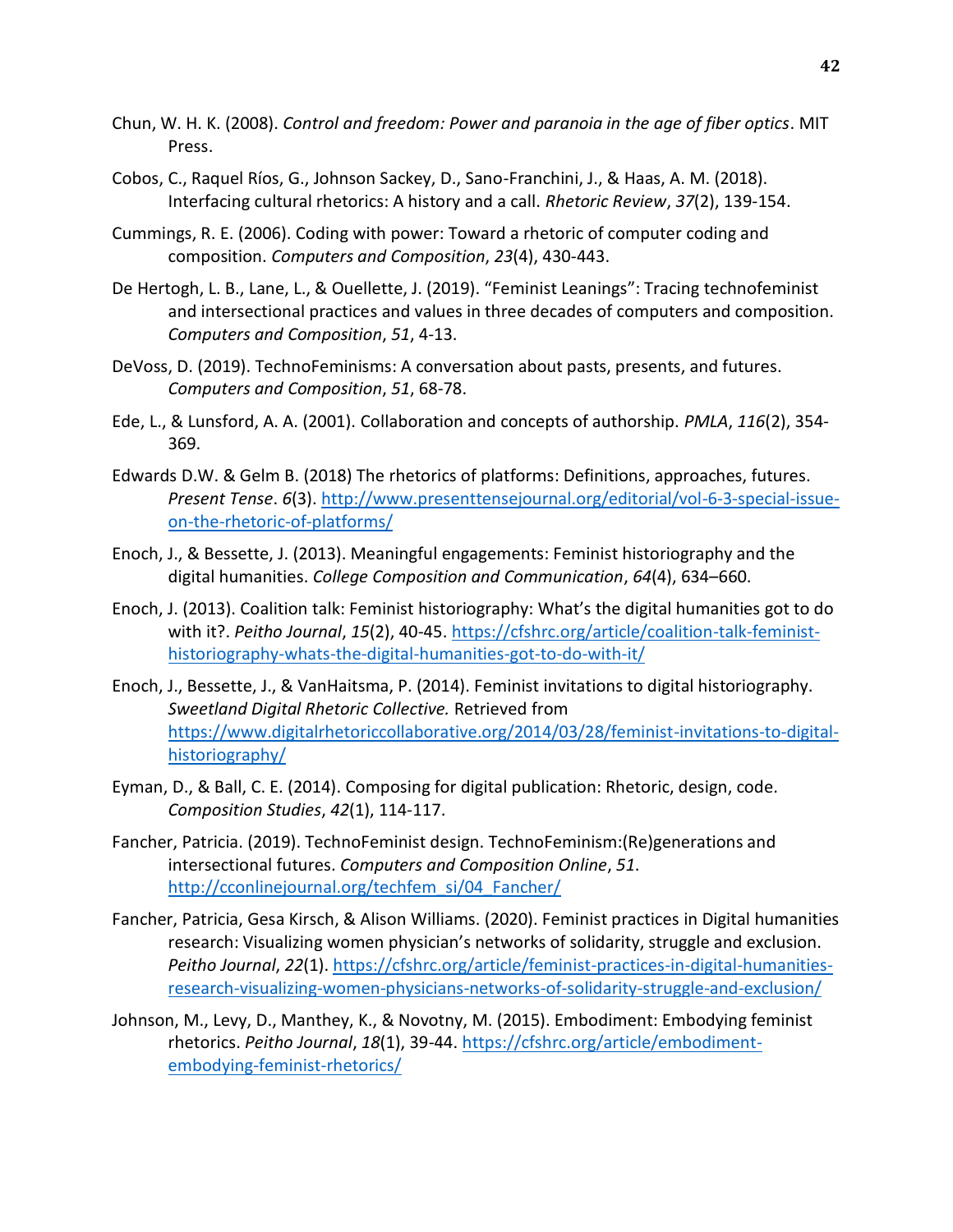- Keller, E.F. (1984) *A feeling for the organism: the life and work of Barbara McClintock*. Macmillan.
- Graban, Tarez, Richard Urban, and Stephen McLeroy. *Linked women pedagogues project*. <http://lwpproject.org/wp/>
- Graban, T. S., & Rose, S. K. (2014). Editors' introduction: The critical place of the networked archive. *Peitho Journal*, *2*(1). [https://cfshrc.org/journal/peitho-volume-17-issue-1-fall](https://cfshrc.org/journal/peitho-volume-17-issue-1-fall-winter-2014/)[winter-2014/](https://cfshrc.org/journal/peitho-volume-17-issue-1-fall-winter-2014/)
- Gries, L. (2017). Mapping Obama hope: A data visualization project for visual rhetorics. *Kairos: A Journal of Rhetoric, Technology, and Pedagogy 21*(2). [https://kairos.technorhetoric.net/21.2/topoi/gries/index.html#](https://kairos.technorhetoric.net/21.2/topoi/gries/index.html)
- Grunwell L. (2018). Constructing research, constructing the platform: Algorithms and the rhetoricity of social media research. *Present Tense. 6*(3). [https://www.presenttensejournal.org/volume-6/constructing-research-constructing](https://www.presenttensejournal.org/volume-6/constructing-research-constructing-the-platform-algorithms-and-the-rhetoricity-of-social-media-research/)[the-platform-algorithms-and-the-rhetoricity-of-social-media-research/](https://www.presenttensejournal.org/volume-6/constructing-research-constructing-the-platform-algorithms-and-the-rhetoricity-of-social-media-research/)
- Gutenson, L. D., & Bachelor, M. (2016). Race, women, methods, and access: A journey through cyberspace and back. *Peitho Journal*, *19*(1). [https://cfshrc.org/article/race-women](https://cfshrc.org/article/race-women-methods-and-access-a-journey-through-cyberspace-and-back/)[methods-and-access-a-journey-through-cyberspace-and-back/](https://cfshrc.org/article/race-women-methods-and-access-a-journey-through-cyberspace-and-back/)
- Haas, A., Rhodes, J., & DeVoss, D. N. (2019). Introduction to a special issue on TechnoFeminisms. *Computers and Composition*, *51*, 4-13.
- Kimme Hea, A. C. (2007). Riding the wave: Articulating a critical methodology for web research practices. In H. A. McKee & D. N. DeVoss (Eds.), *Digital writing research: Technologies, methodologies, and ethical issues* (pp. 269-286). Hampton Press.
- Losh, E., & Wernimont, J. (Eds.). (2019). *Bodies of Information: Intersectional feminism and the digital humanities.* University of Minnesota Press.
- Mueller, D. N. (2017). *Network sense: Methods for visualizing a discipline*. WAC Clearinghouse.
- Noble, S. U. (2018). *Algorithms of oppression: How search engines reinforce racism*. NYU Press.
- Powell, M. (2012). 2012 CCCC Chair's Address: Stories take place: A performance in one act. *College Composition and Communication*, 64(2), 383-406.
- Powell, M., Levy, D., Riley-Mukavetz, A., Brooks-Gillies, M., Novotny, M., & Fisch-Ferguson, J. (2014). Our story begins here: Constellating cultural rhetorics. *Enculturation*, *25*. <http://enculturation.net/our-story-begins-here>
- Ramsey-Tobienne, A. E. (2012). Archives 2.0: Digital archives and the formation of new research methods. *Peitho Journal*, *15*(1), 4-29. [https://cfshrc.org/article/archives-2-0-digital](https://cfshrc.org/article/archives-2-0-digital-archives-and-the-formation-of-new-research-methods-2/)[archives-and-the-formation-of-new-research-methods-2/](https://cfshrc.org/article/archives-2-0-digital-archives-and-the-formation-of-new-research-methods-2/)
- Ratcliffe, K. (2005). *Rhetorical listening: Identification, gender, whiteness.* SIU Press.